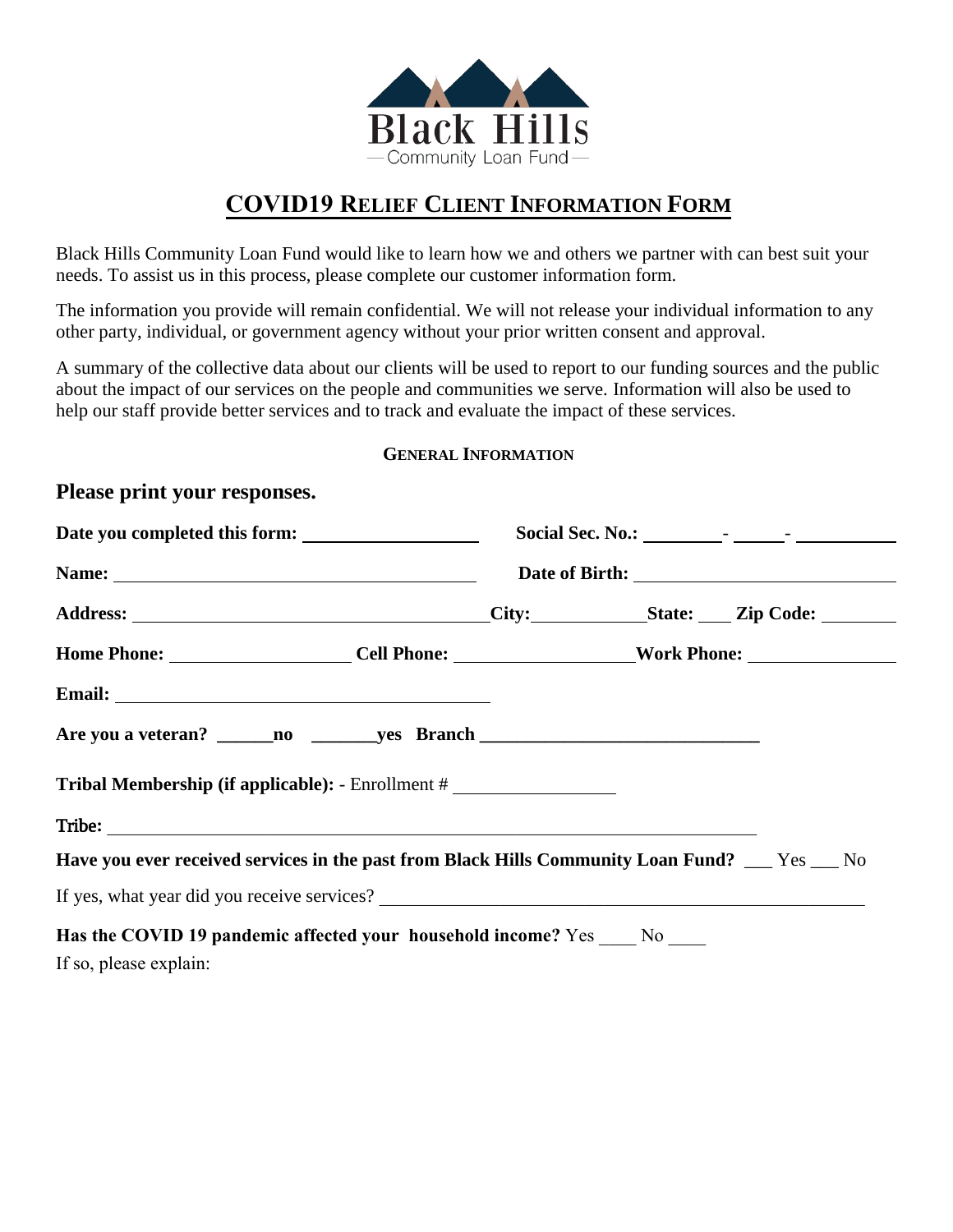## **EMERGENCY CONTACT INFORMATION**

| Name: <u>Name:</u> Home Phone: Cell Phone: Cell Phone:                                                                                                                                                                                                                                                                                                                                                                                                                                                                                                 |                                    |                                                                                                      |  |
|--------------------------------------------------------------------------------------------------------------------------------------------------------------------------------------------------------------------------------------------------------------------------------------------------------------------------------------------------------------------------------------------------------------------------------------------------------------------------------------------------------------------------------------------------------|------------------------------------|------------------------------------------------------------------------------------------------------|--|
|                                                                                                                                                                                                                                                                                                                                                                                                                                                                                                                                                        |                                    |                                                                                                      |  |
|                                                                                                                                                                                                                                                                                                                                                                                                                                                                                                                                                        | <b>HOUSEHOLD INFORMATION</b>       |                                                                                                      |  |
| "Household" includes: 1.) your financial dependents—for example, your dependent children, 2.) anyone<br>you depend on financially—for example, your parents, or 3.) anyone you are financially interdependent<br>with-for example, your spouse or partner. Your "household" may or may not be the same as the people<br>you live with.<br>How many adults (18 yrs and older) currently live in your household? _______________________________<br>How many children (under 18 yrs) currently live in your household? _________________________________ |                                    |                                                                                                      |  |
| What is your marital status? ___ Single ____ Married ____ Divorce ____ Separated                                                                                                                                                                                                                                                                                                                                                                                                                                                                       |                                    |                                                                                                      |  |
|                                                                                                                                                                                                                                                                                                                                                                                                                                                                                                                                                        | <b>INCOME INFORMATION</b>          |                                                                                                      |  |
| Do you have a checking account? __ Yes _ No Do you have a savings account? _ Yes _ No                                                                                                                                                                                                                                                                                                                                                                                                                                                                  |                                    |                                                                                                      |  |
| What is your typical gross (before taxes) monthly household income (all household members)? \$                                                                                                                                                                                                                                                                                                                                                                                                                                                         |                                    |                                                                                                      |  |
| What is your gross (before taxes) annual household income (all household members)? \$                                                                                                                                                                                                                                                                                                                                                                                                                                                                  |                                    |                                                                                                      |  |
| Which of the following sources provide income for members of your household?                                                                                                                                                                                                                                                                                                                                                                                                                                                                           |                                    |                                                                                                      |  |
| <u>Child Support or Alimony</u>                                                                                                                                                                                                                                                                                                                                                                                                                                                                                                                        |                                    |                                                                                                      |  |
| Employed by Government Agency _________ Pensions or Retirement                                                                                                                                                                                                                                                                                                                                                                                                                                                                                         |                                    |                                                                                                      |  |
| __ Self-Employed                                                                                                                                                                                                                                                                                                                                                                                                                                                                                                                                       |                                    | ___ Government Assistance (TANF, Food Stamps, SSI, Social                                            |  |
|                                                                                                                                                                                                                                                                                                                                                                                                                                                                                                                                                        |                                    | Security, Voc. Rehab, Unemployment, Veterans' Benefits)                                              |  |
|                                                                                                                                                                                                                                                                                                                                                                                                                                                                                                                                                        | <b>EMPLOYMENT INFORMATION</b>      |                                                                                                      |  |
| What is your personal primary employment status (choose one)?                                                                                                                                                                                                                                                                                                                                                                                                                                                                                          |                                    |                                                                                                      |  |
| Employed full-time (for yourself or others) ______ Employed part-time (for yourself or others)                                                                                                                                                                                                                                                                                                                                                                                                                                                         |                                    |                                                                                                      |  |
| Employed more than full-time (overtime or more than one job, for yourself or others)                                                                                                                                                                                                                                                                                                                                                                                                                                                                   |                                    |                                                                                                      |  |
| __ Unemployed, currently seeking employment __ Working, plus attending school or job training                                                                                                                                                                                                                                                                                                                                                                                                                                                          |                                    |                                                                                                      |  |
|                                                                                                                                                                                                                                                                                                                                                                                                                                                                                                                                                        |                                    |                                                                                                      |  |
| __ Disabled, not seeking employment                                                                                                                                                                                                                                                                                                                                                                                                                                                                                                                    | __ Retired, not seeking employment |                                                                                                      |  |
|                                                                                                                                                                                                                                                                                                                                                                                                                                                                                                                                                        |                                    |                                                                                                      |  |
|                                                                                                                                                                                                                                                                                                                                                                                                                                                                                                                                                        |                                    | Employer Address: ___________________________City:_____________State: ____Zip Code: ________________ |  |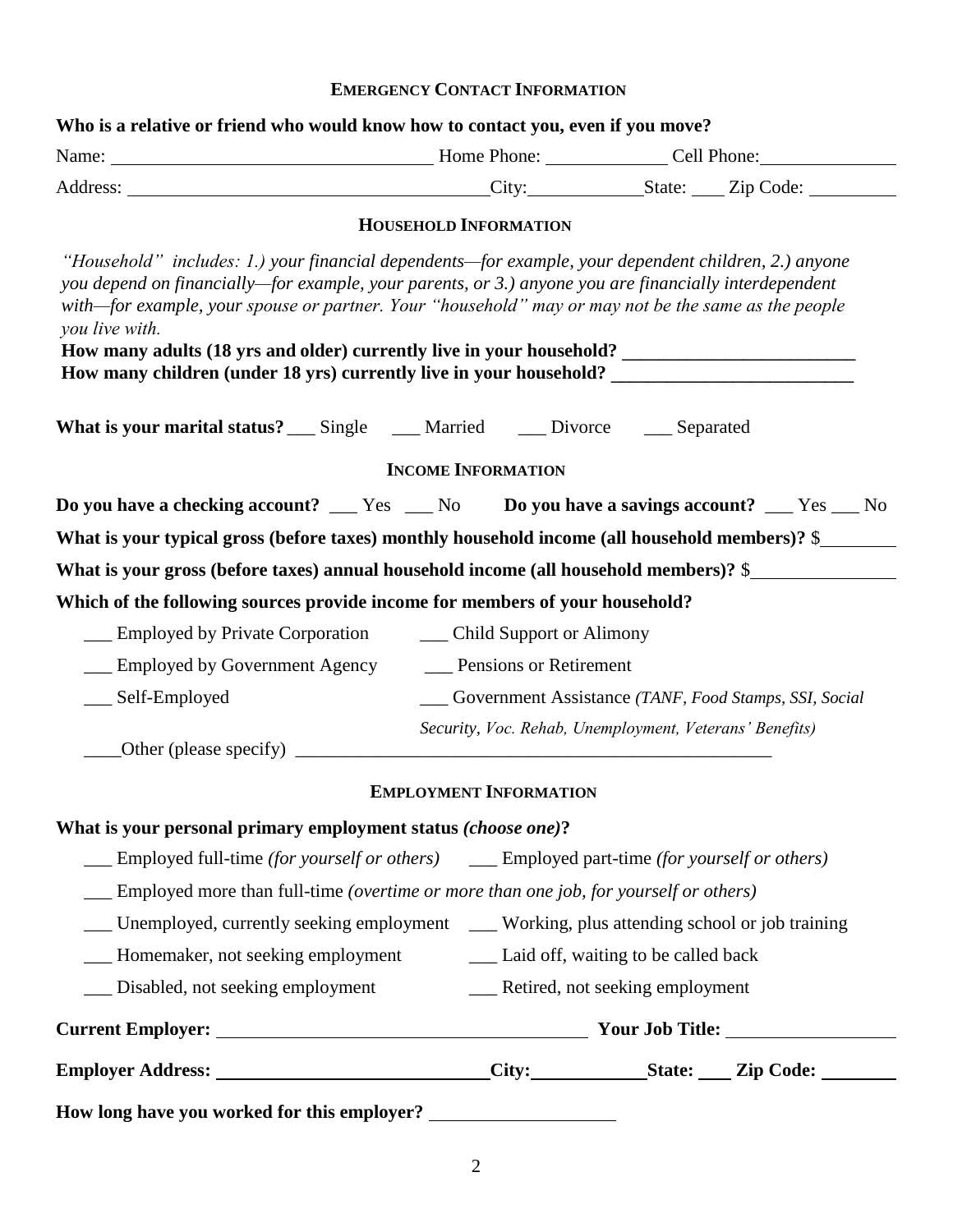## **NEED FOR SERVICES**

|                                                             | Are you interested in improving your money management skills? __ Yes __ No                          |  |  |  |
|-------------------------------------------------------------|-----------------------------------------------------------------------------------------------------|--|--|--|
| If yes, what types of areas would you like assistance with? |                                                                                                     |  |  |  |
|                                                             | __ Budgeting __ Getting Credit __ Credit Counseling __ Reducing Debt                                |  |  |  |
|                                                             | __ Banking ____ Improving Credit ___ Saving Money ____ Understanding Your Credit Report             |  |  |  |
|                                                             |                                                                                                     |  |  |  |
|                                                             | Do you Rent or Own your own home? ____Rent ____Own For how long? ______                             |  |  |  |
|                                                             | Do you need help with rent, and/or utilities due to COVID19 pandemic? Yes _______ No _______        |  |  |  |
|                                                             |                                                                                                     |  |  |  |
|                                                             |                                                                                                     |  |  |  |
|                                                             |                                                                                                     |  |  |  |
|                                                             |                                                                                                     |  |  |  |
|                                                             |                                                                                                     |  |  |  |
|                                                             |                                                                                                     |  |  |  |
|                                                             | Is this account suspended or shut off? __________ If so, how much is past due? ____________________ |  |  |  |
|                                                             |                                                                                                     |  |  |  |
|                                                             |                                                                                                     |  |  |  |
|                                                             | Name on Account: $\_\_\_\_\_\_\_\_\_\_\_\_\_\_\_\_\_\_\_\_$                                         |  |  |  |
|                                                             | Is this account suspended or shut off? _________ If so, how much is past due? _____________________ |  |  |  |
|                                                             |                                                                                                     |  |  |  |
|                                                             |                                                                                                     |  |  |  |
| Name on Account:                                            | <u> 1989 - Johann John Stein, mars ar yw Maethraethau (m. 1989)</u>                                 |  |  |  |
|                                                             | Is this account suspended or shut off? _________ If so, how much is past due? _____________________ |  |  |  |
| Would you like assistance any of the following areas?       |                                                                                                     |  |  |  |
| _ _Tax Assistance                                           | <b>Individual Credit Coaching</b>                                                                   |  |  |  |
| A Credit Builder Loan                                       | ___ Homebuyer Education                                                                             |  |  |  |
| ____Home Loan Products                                      | Financial Literacy (Understanding your credit/saving money)                                         |  |  |  |
|                                                             |                                                                                                     |  |  |  |
|                                                             |                                                                                                     |  |  |  |